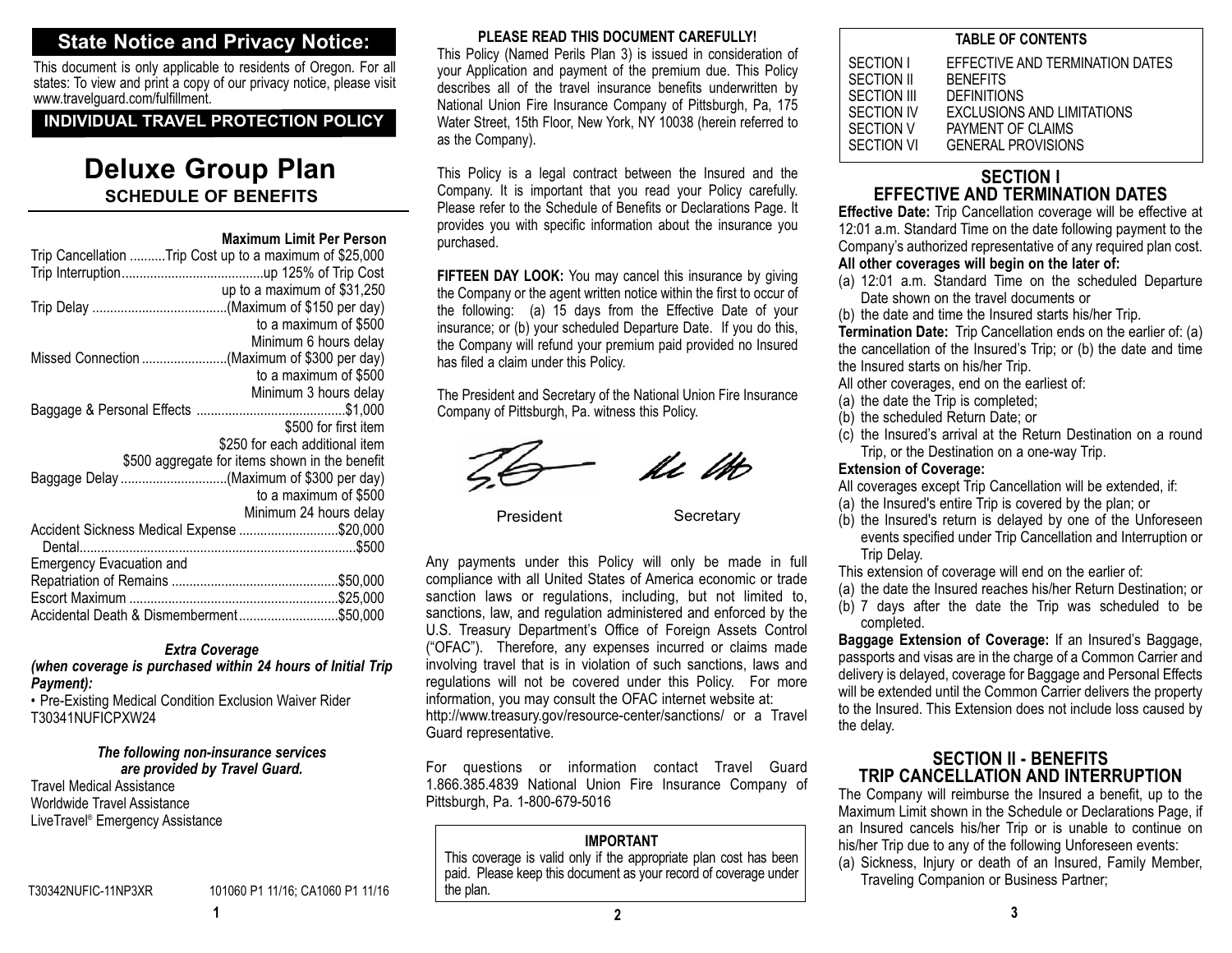- 1) Sickness or Injury of an Insured, Traveling Companion or Family Member traveling with the Insured must be so disabling as to reasonably cause a Trip to be canceled or interrupted or which results in medically imposed restrictions as certified by a Physician at the time of Loss preventing your continued participation in the Trip;
- 2) Sickness or Injury of a Family Member not traveling with the Insured;
- 3) Sickness or Injury of the Business Partner must be so disabling as to reasonably cause the Insured to cancel or interrupt the Trip to assume daily management of the business. Such disability must be certified by a Physician.
- (b) Inclement Weather causing delay or cancellation of travel;
- (c) Strike causing complete cessation of travel services at the point of departure or Destination;
- (d) the Insured's Primary Residence being made Uninhabitable or Inaccessible by Natural Disaster, vandalism or burglary;
- (e) the Insured, or Traveling Companion is hijacked, quarantined, subpoenaed or required to serve on a jury;
- (f) a Terrorist Incident in a City listed on the Insured's itinerary within 30 days of the Insured's scheduled arrival;
- (g) the Insured and/or Traveling Companion is directly involved in or delayed due to a traffic accident, substantiated by a police report, while en route to the Insured's Destination;
- (h) the Insured or Traveling Companion is involuntarily terminated or laid off through no fault of his or her own more than 14 days after an Insured's effective date of coverage, provided that he or she has been an active employee for the same employer for at least 1 year. Termination must occur following the effective date of coverage. This provision is not applicable to temporary employment, seasonal employment, independent contractors or self-employed persons.

### **SPECIAL NOTIFICATION OF CLAIM**

The Insured must notify Travel Guard as soon as reasonably possible in the event of a Trip Cancellation or Interruption claim. If the Insured is unable to provide cancellation notice within the required timeframe, the Insured must provide proof of the circumstance that prevented timely notification.

*Trip Cancellation Benefits:* The Company will reimburse the Insured for Forfeited, prepaid Trip Cost up to the Maximum Limit shown in the Schedule or Declarations Page for Trips that are canceled prior to the scheduled Departure due to any of the Unforeseen events shown above.

*Trip Interruption Benefits:* The Company will reimburse the Insured up to the Maximum Limit shown in the Schedule or

Declarations Page for Trips that are interrupted due to the Unforeseen events shown above for:

- (a) Unused portion of nonrefundable, prepaid insured Trip Cost; and
- (b) additional transportation expenses incurred by the Insured, either
	- (1) to the Return Destination; or
	- (2) from the place that the Insured left the Trip to the place that the Insured may rejoin the Trip; or
- (c) additional transportation expenses incurred by the Insured to reach the original Trip Destination if the Insured is delayed and leaves after the Departure Date.

However, the benefit payable under (b) and (c) above will not exceed the cost of economy airfare or the same class as the Insured's original ticket, less any refunds paid or payable, by the most direct route.

#### **SINGLE OCCUPANCY BENEFIT**

The Company will reimburse the Insured, up to the Trip Cancellation and Trip Interruption Maximum Limits shown in the Schedule or Declarations Page, for the additional cost incurred during the Trip as a result of a change in the per person occupancy rate for prepaid, nonrefundable travel arrangements if a person booked to share accommodations with the Insured has his/her Trip canceled or interrupted due to any of the Unforeseen events shown in the Trip Cancellation and Trip Interruption section and the Insured does not cancel.

### **TRIP DELAY**

The Company will reimburse the Insured up to the Maximum Limit shown in the Schedule or Declarations Page for Reasonable Additional Expenses until travel becomes possible to the originally scheduled Destination, if the Insured's Trip is delayed for at least the number of consecutive hours shown in the Schedule or Declarations Page and prevents the Insured from reaching the intended Destination as a result of a cancellation or delay of his/her Trip for one of the Unforeseen events listed below:

- (a) Common Carrier delay;
- (b) the Insured's or Traveling Companion's lost or stolen passports, travel documents or money;
- (c) the Insured or Traveling Companion is quarantined;
- (d) Natural Disaster;
- (e) Injury or Sickness of the Insured or Traveling Companion.

Incurred expenses must be accompanied by receipts.

This benefit is payable for only one delay per Insured, per Trip.

If the Insured incurs more than one delay in the same Trip, the Company will reimburse the Insured for the delay with the largest benefit up to the Maximum Limit shown in the Schedule or Declarations Page.

*The Insured Must:* Contact Travel Guard (1.866.385.4839) as soon as he/she knows his/her Trip is going to be delayed at least the number of hours shown in the Schedule.

### **MISSED CONNECTION**

 If, while on a Trip, the Insured misses a Trip departure resulting from cancellation or delay for at least the number of hours shown in the Schedule or Declarations Page of all regularly scheduled airline flights due to Inclement Weather or Common Carrier caused delay, the Company will reimburse the Insured up to the Maximum Limit shown in the Schedule for:

- (a) additional transportation expenses incurred by the Insured to join the departed Trip; and
- (b) prepaid, nonrefundable Trip payments for the Unused portion of the Trip.

The Common Carrier must certify the delay of the regularly scheduled airline flight.

### **BAGGAGE & PERSONAL EFFECTS**

The Company will reimburse the Insured, up to the Maximum Limit shown in the Schedule or Declarations Page subject to the special limitations shown below, for Loss, theft or damage to the Insured's Baggage, personal effects, passports, travel documents, credit cards and visas during the Insured's Trip *Special Limitations:* 

The Company will reimburse the Insured up to:

- the amount shown in the Schedule or Declarations Page for the first item and thereafter
- the amount shown in the Schedule or Declarations Page per each additional item
- the amount shown in the Schedule or Declarations Page aggregate on all Losses to: jewelry, watches, furs, cameras and camera equipment, camcorders, computers, electronic devices, including but not limited to: lap top computers, cell phones, electronic organizers and portable CD players.

Items over \$150 must be accompanied by original receipts.

The Company will pay the lesser of:

- (a) the cash value (original cash value less depreciation) as determined by the Company or
- (b) the cost of replacement.

The Company may take all or part of the damaged Baggage at the appraised or agreed value. In the event of a Loss to a pair or set of items, the Company may at its option:

**<sup>5</sup> <sup>6</sup>**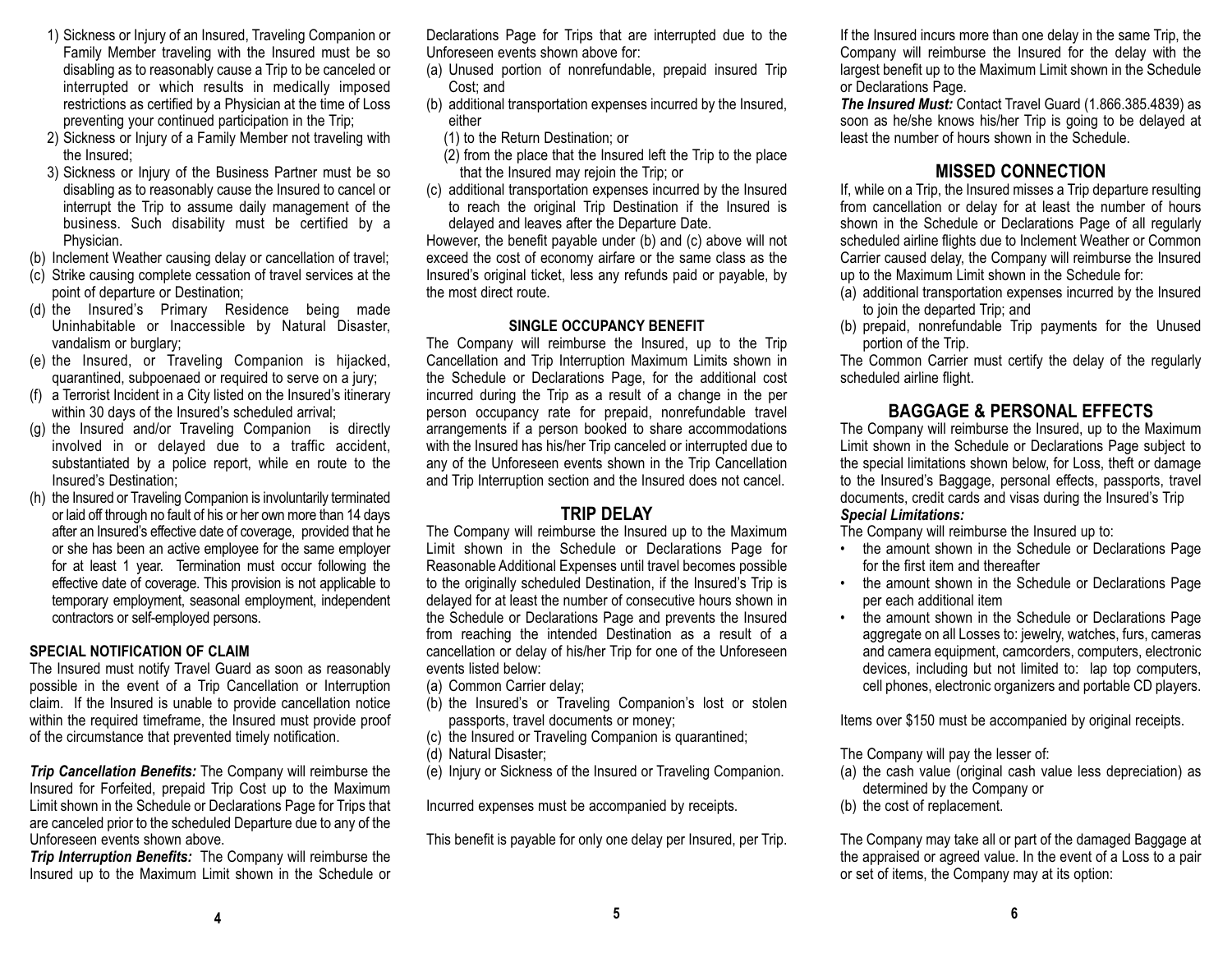- (a) repair or replace any part to restore the pair or set to its value before the Loss; or
- (b) pay the difference between the cash value of the Baggage before and after the Loss.

The Company will only pay for Loss due to unauthorized use of the Insured's credit cards if the Insured has complied with all requirements imposed by the issuing credit card companies.

### **BAGGAGE DELAY**

If the Insured's Baggage is delayed or misdirected by the Common Carrier for at least the number of hours shown in the Schedule or Declarations Page while on a Trip, the Company will reimburse the Insured up to the Maximum Limit shown in the Schedule or Declarations Page for the purchase of Necessary Personal Effects. Necessary Personal Effects do not include jewelry, perfume and alcohol. Incurred expenses must be accompanied by receipts. This benefit does not apply if Baggage is delayed after the Insured has reached his/her Return Destination.

### **ACCIDENT SICKNESS MEDICAL EXPENSE BENEFIT**

 If, while on a Trip, an Insured suffers an Injury or Sickness that requires him or her to be treated by a Physician, the Company will pay a benefit for Reasonable and Customary Charges, up to the Maximum Limit shown in the Schedule or DeclarationsPage. The Company will reimburse the Insured for Medically Necessary Covered Expenses incurred to treat such Injury or Sickness within 365 days of the date of the accident that caused the Injury or the onset of the Sickness provided the initial documented treatment was received from a Physician during the Trip. The Injury must first occur or the Sickness must first begin while on an overnight Trip with a Destination of at least 100 miles from the Insured's Primary Residence, while covered under this Policy.

### *Covered Expenses:*

The Company will reimburse the Insured for:

- services of a Physician or registered nurse (R.N.);
- •Hospital charges;
- X-rays;
- •local ambulance services to or from a Hospital;
- • artificial limbs artificial eyes, artificial teeth or other prosthetic devices;
- • the cost of emergency dental treatment only during a Trip limited to the Maximum Limit shown in the Schedule andDeclarations Page. Coverage for emergency dental treatment does not apply if treatment or expenses are incurred after the Insured has reached his/her Return

Destination, regardless of the reason. The treatment must be given by a Physician or dentist.

*Advance Payment:* If an Insured requires admission to a Hospital, Travel Guard will arrange advance payment, if required. Hospital confinement must be certified as Medically Necessary by the onsite attending Physician.

### **EMERGENCY EVACUATION & REPATRIATION OF REMAINS**

 The Company will pay for Covered Emergency Evacuation Expenses incurred due to an Insured's Injury or Sickness that occurs while he or she is on a Trip. Benefits payable are subject to the Maximum Limit shown in the Schedule or Declarations Page for all Emergency Evacuations due to all Injuries from the same accident or all Sicknesses from the same or related causes during an overnight Trip with a Destination of at least 100 miles from the Insured's Primary Residence.

*Covered Emergency Evacuation Expenses* are the Reasonable and Customary Charges for necessary Transportation, related medical services and medical supplies incurred in connection with the Emergency Evacuation of the Insured. All Transportation arrangements made for evacuating the Insured must be by the most direct and economical route possible and required by the standard regulations of the conveyance transporting the Insured.

Expenses for Transportation must be:

- (a) ordered by the onsite attending Physician who must certify that the severity of the Insured's Injury or Sickness warrants his or her Emergency Evacuation and adequate medical treatment is not locally available; and
- (b) authorized in advance by Travel Guard. In the event the Insured's Injury or Sickness prevents prior authorization of the Emergency Evacuation, Travel Guard (1.866.385.4839 or collect 1.715.295.5452) must be notified as soon as reasonably possible.

The Company will also pay a benefit for reasonable and customary expenses incurred for an escort's transportation and accommodations subject to the Escort Maximum Limit shown in the Schedule or Declarations Page if an onsite attending Physician recommends in writing that an escort accompany the Insured.

*Special Limitation:* In the event Travel Guard could not be contacted to arrange for Emergency Evacuation, benefits are limited to the amount the Company would have paid had the Company or its authorized representative been contacted.

**Emergency Evacuation-** means:

- (a) Transportation from the place where the Insured is Injured or sick to the nearest adequate licensed medical facility where appropriate medical treatment can be obtained; and/or
- (b) Transportation from a local medical facility to the nearest adequate licensed medical facility to obtain appropriate medical treatment if the onsite attending Physician certifies that additional Medically Necessary treatment is needed but not locally available; and the Insured is medically able to travel; and/or
- (c) Transportation to the adequate licensed medical facility nearest the Insured's home to obtain further medical treatment or to recover, after being treated at a local licensed medical facility, and the onsite attending Physician determines that the Insured is medically able to be transported.

Advanced authorization by Travel Guard is needed for (a), (b) and (c) above.

### **ADDITIONAL BENEFITS**

In addition to the above covered expenses, if the Company has previously evacuated an Insured to a medical facility, the Company will reimburse the Insured his/her airfare costs, less refunds from the Insured's Unused transportation tickets, from that facility to the Insured's Return Destination or home, within one year from the Insured's original Return Date. Airfare costs will be economy based on medical necessity or same class as the Insured's original tickets.

**Repatriation of Remains:**The Company will pay Repatriation Covered Expenses up to the Maximum Limit shown in the Schedule or Declarations Page to return the Insured's body to the City of burial if he/she dies during the Trip.

*Repatriation Covered Expenses* include, but are not limited to, the reasonable and customary expenses for:

- (a) embalming;
- (b) cremation;
- (c) the most economical coffins or receptacles adequate for transportation of the remains; and
- (d) transportation of the remains, by the most direct and economical conveyance and route possible.

Travel Guard must make all arrangements and authorize all expenses in advance for this benefit to be payable.

*Special Limitation:* In the event the Company or the Company's authorized representative could not be contacted to arrange for Repatriation Covered Expenses, benefits are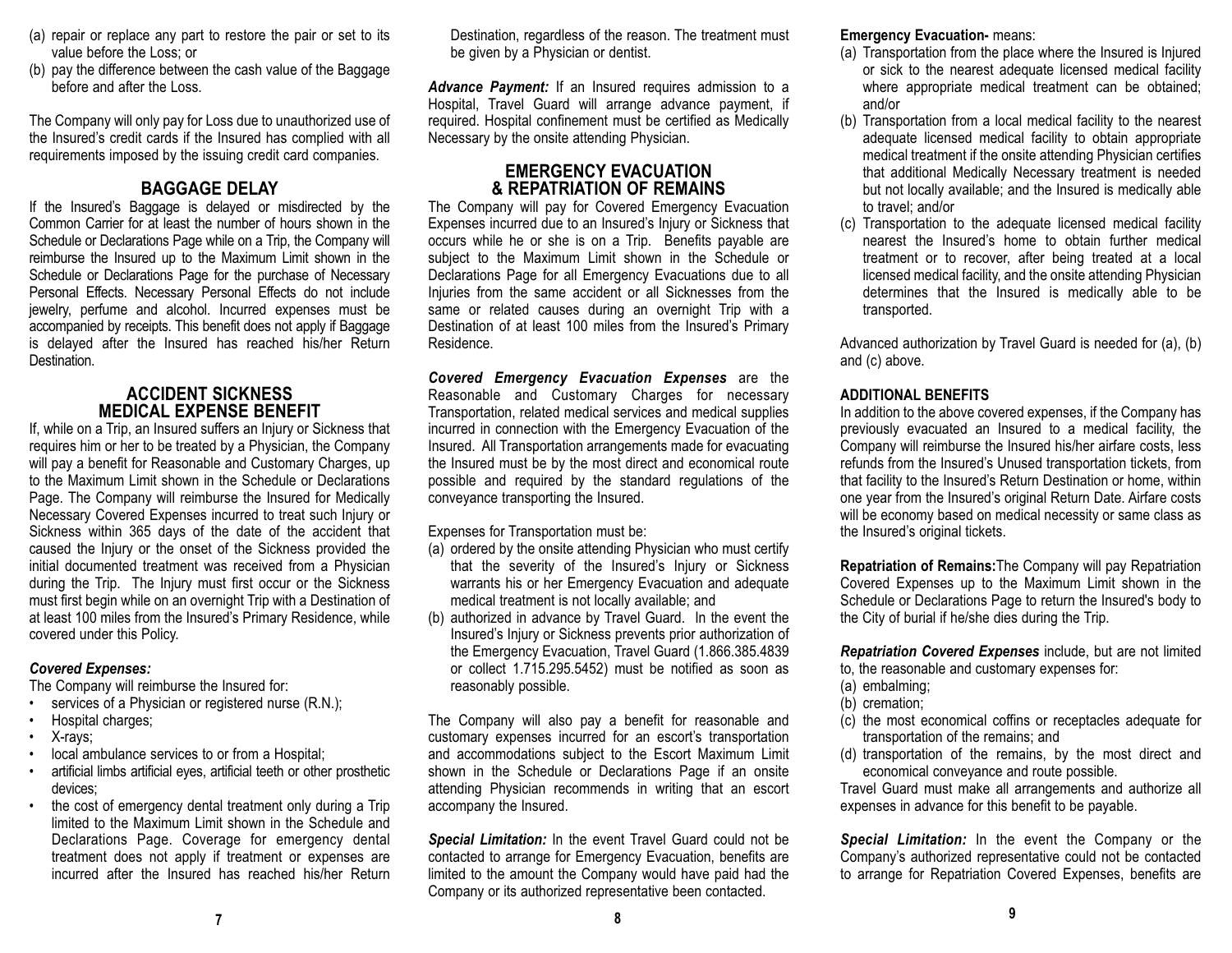limited to the amount the Company would have paid had the Company or its authorized representative been contacted.

### **ACCIDENTAL DEATH & DISMEMBERMENT**

The Company will reimburse the Insured for this benefit for one of the Losses shown in the Table of Losses below if the Insured is Injured other than while riding as a passenger in or boarding or alighting from or struck or run down by a certified passenger aircraft provided by a regularly scheduled airline or charter and operated by a properly certified pilot. The Loss must occur within 180 days of the date of the accident which caused Injury. The Company will pay the percentage shown below of the Maximum Limit shown in the Schedule or Declarations Page. The accident must occur while the Insured is on the Trip and is covered under this Policy.

If more than one Loss is sustained by an Insured as a result of the same accident, only one amount, the largest applicable to the Losses incurred, will be paid. The Company will not pay more than 100% of the Maximum Limit for all Losses due to thesame accident.

#### **Table of Losses**

| Loss of                                      | % of Maximum Limit |
|----------------------------------------------|--------------------|
|                                              |                    |
|                                              |                    |
|                                              |                    |
|                                              |                    |
| Either Hand or Foot and Sight of One Eye100% |                    |
|                                              |                    |
|                                              |                    |
|                                              |                    |

"Loss" with regard to:

- (a) hand or foot means actual severance through or above the wrist or ankle joints;
- (b) eye means entire and irrecoverable Loss of sight in that eye.

### **EXPOSURE**

The Company will pay a benefit for covered Losses as specified above which result from an Insured being unavoidably exposed to the elements due to an accidental Injury during the Trip. The Loss must occur within 365 days after the event which caused the exposure.

#### **DISAPPEARANCE**

The Company will pay a benefit for Loss of life as specified above if the Insured's body cannot be located one year after disappearance due to an accidental Injury during the Trip.

### **SECTION III - DEFINITIONS**

**(Capitalized terms within this Policy are defined herein)** *"Actual Cash Value"* means purchase price less depreciation. *"Baggage"* means luggage, travel documents, and personal possessions; whether owned, borrowed, or rented, taken by the Insured on the Trip.

*"Business Partner"* means a person who: (1) is involved with the Insured or the Insured's Traveling Companion in a legal partnership; and (2) is actively involved in the daily management of the business.

*"Children"/"Child"* means the Insured's natural, step, foster, adopted children or grandchildren of any age.

*"City"* means an incorporated municipality having defined borders and does not include the high seas, uninhabited areas or airspace.

*"Common Carrier"* means an air, land or sea conveyance operated under a license for the transportation of passengers for hire and for which the Insured's ticket was purchased through the Travel Supplier.

*"Company"* means National Union Fire Insurance Company of Pittsburgh, Pa.

*"Complications of Pregnancy"* means conditions whose diagnoses are distinct from pregnancy but are adversely affected by pregnancy or are caused by pregnancy. These conditions include acute nephritis, nephrosis, cardiac decompensation, missed abortion and similar medical and surgical conditions of comparable severity. Complications of pregnancy also include nonelective cesarean section, ectopic pregnancy which is terminated and spontaneous termination of pregnancy, which occurs during a period of gestation in which a viable birth is not possible.

Complications of pregnancy do not include false labor, occasional spotting, Physician-prescribed rest during the period of pregnancy, morning sickness, hyperemesis gravidarum, preeclampsia and similar conditions associated with the management of a difficult pregnancy not constituting a nosologically distinct complication of pregnancy.

*"Cruise"* means a vacation on a cruise ship.

*"Departure Date"* means the date on which the Insured is originally scheduled to leave on his/her Trip. This date is specified in the travel documents.

*"Destination"* means any place where the Insured expects to travel to on his/her Trip other than Return Destination as shown on the travel documents.

*"Domestic Partner"* means an opposite or a same-sex partner who is at least 18 years of age and has met all of the following requirements for at least 6 months:

(a) resides with the Insured, Family Member or Traveling Companion; and

(b) shares financial assets and obligations with the Insured, Family Member or Traveling Companion.

The Company may require proof of the domestic partner relationship in the form of a signed and completed Affidavit of Domestic Partnership.

*"Experimental or Investigative"* means treatments, devices or prescription medications which are recommended by a Physician, but are not considered by the medical community as a whole to be safe and effective for the condition for which thetreatments, devices or prescription medications are being used. This includes any treatments, procedures, facilities, equipments, drugs, drug usage, devices or supplies not recognized as accepted medical practice, and any of those items requiring federal or other governmental agency approval not received at the time services are rendered.

*"Family Member"* means the Insured's, or Traveling Companion's spouse, civil union partner, Domestic Partner, Child, daughter-in-law, son-in-law, brother, sister, mother, father, grandparent, step-grandparent, grandchild, stepgrandchild, step-child, step-brother, step-sister, step-parent, parent-in-law, brother-in-law, sister-in-law, aunt, step-aunt, uncle, step-uncle, niece, nephew, legal guardian, foster Child, ward or legal ward.

*"Financial Default"* means the total cessation or partial suspension of operations due to insolvency, with or without the filing of a bankruptcy petition by a tour operator, cruise line, or airline.

*"Forfeited"* means the Insured's financial Loss of any whole or prorated prepaid nonrefundable components of a Trip. *"Hospital"* means a facility that:

- (a) is operated according to law for the care and treatment of sick or Injured people;
- (b) has organized facilities for diagnosis and surgery on its premises or in facilities available to it on a prearranged basis;
- (c) has 24 hour nursing service by registered nurses (R.N.'s); and
- (d) is supervised by one or more Physicians available at all times.
- A hospital does not include:
- (a) a nursing, convalescent or geriatric unit of a hospital when a patient is confined mainly to receive nursing care;
- (b) a facility that is, other than incidentally, a clinic, a rest home, nursing home, convalescent home, home health care, or home for the aged; nor does it include any ward, room, wing, or other section of the hospital that is used for such purposes; or
- (c) any military or veterans hospital or soldiers home or any hospital contracted for or operated by any national government or government agency for the treatment of members or ex-members of the armed forces for which nocharge is normally made.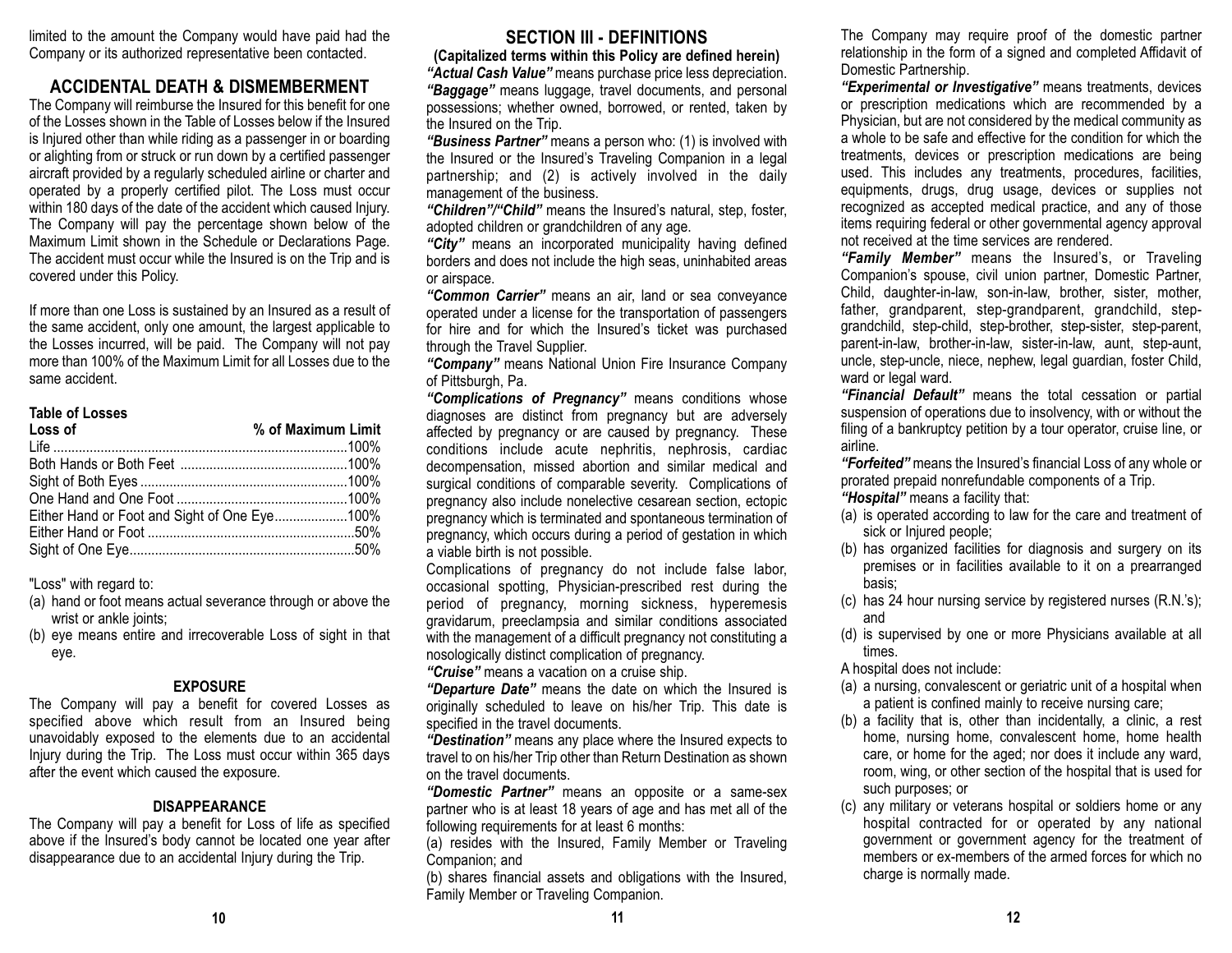*"Hotel"* means any establishment used for the purpose of temporary, overnight lodging for which a fee is paid and reservations are required.

*"Inaccessible"* means an Insured cannot reach his/herDestination by the original mode of transportation.

*"Inclement Weather"* means any severe weather condition which delays the scheduled arrival or departure of a Common Carrier or prevents the Insured from reaching his/her Destination when traveling by a rented or owned vehicle.

*"Injury/Injured"* means a bodily injury caused by an accident occurring while the Insured's coverage under this Policy is in force and resulting directly and independently of all other causes of Loss covered by this Policy. The injury must be verified by a Physician.

*"Insured"* means a person:

- (a) for whom any required Application Form has been completed;
- (b) for whom any required plan cost has been paid;

(c) for whom a Trip is scheduled; and

(d) who is covered under this Policy.

*"Loss"* means Sickness, Injury or damage sustained by the Insured as a consequence of one or more of the events against which the Company has undertaken to compensate the Insured.

*"Medically Necessary"* means that a treatment, service, or supply:

- (a) is essential for diagnosis, treatment, or care of the Injury or Sickness for which it is prescribed or performed;
- (b) meets generally accepted standards of medical practice;
- (c) is ordered by a Physician and performed under his or her care, supervision, or order; and
- (d) is not primarily for the convenience of the Insured, Physician, other providers, or any other person.

*"Mental, Nervous or Psychological Disorder"* means a mental or nervous health condition including, but not limited to: anxiety, depression, neurosis, phobia, psychosis; or any related physical manifestation.

*"Natural Disaster"* means a flood, hurricane, tornado, earthquake, volcanic eruption, fire, wildfire or blizzard that is due to natural causes.

*"Necessary Personal Effects"* means items such as clothing and toiletry items, which are included in the Insured's Baggage and are required for the Insured's Trip.

*"Normal Pregnancy or Childbirth"* means a pregnancy or childbirth that is free of complications or problems.

*"Physician"* means a licensed practitioner of medical, surgical, dental, services or the healing arts including accredited Christian Science Practitioner, acting within the scope of his/her license. The treating physician cannot be the Insured, a Traveling Companion, a Family Member or a Business Partner.

*"Primary Residence"* means an Insured's fixed, permanent and main home for legal and tax purposes.

*"Reasonable Additional Expenses"* means expenses for meals, taxi fares, essential telephone calls and lodging which are necessarily incurred as the result of a Trip Delay and which are not provided by the Common Carrier or any other party free of charge.

*"Reasonable and Customary Charges"* means expenses which:

- (a) are charged for treatment, supplies, or medical services Medically Necessary to treat the Insured's condition;
- (b) do not exceed the usual level of charges for similar treatment, supplies or medical services in the locality where the expenses are incurred; and
- (c) do not include charges that would not have been made if no insurance existed. In no event will the reasonable andcustomary charges exceed the actual amount charged.

*"Return Date"* means the date on which the Insured is scheduled to return to the point where the Trip started or to a different specified Return Destination. This date is specified in the travel documents.

*"Return Destination"* means the place to which the Insured expects to return from his/her Trip.

*"Schedule"* means the Schedule of Benefits which is shown at the beginning of this Policy.

*"Sickness"* means an illness or disease diagnosed or treated by a Physician.

*"Strike"* means a stoppage of work which:

- (a) is announced, organized, and sanctioned by a labor union; and
- (b) interferes with the normal departure and arrival of a Common Carrier.

This includes work slowdowns and sickouts. The Insured's Trip Cancellation coverage must be effective prior to when the strike is foreseeable. A strike is foreseeable on the date laborunion members vote to approve a strike.

*"Terrorist Incident"* means an act of violence by any person acting on behalf of or in connection with any organization which is generally recognized as having the intent to overthrow or influence the control of any government, that is deemed terrorism by the United States Government other than civil disorder or riot, that is not an act of war, declared or undeclared, that results in Loss of life or major damage to property.

*"Transportation"* means any land, sea or air conveyance required to transport the Insured during an Emergency Evacuation. Transportation includes, but is not limited to, air ambulances, land ambulances and private motor vehicles.

*"Travel Supplier"* means the tour operator, Hotel, rental company, cruise line, or airline that provides prepaid travel arrangements for the Insured's Trip.

*"Traveling Companion"* means a person or persons with whom the Insured has coordinated travel arrangements and intends to travel with during the Trip. A group or tour leader is not considered a traveling companion unless the Insured is sharing room accommodations with the group or tour leader.

*"Trip"* means a period of travel away from home to a Destination outside the Insured's City of residence; the purpose of the trip is business or pleasure and is not to obtain health care or treatment of any kind; the trip has defined Departure and Return Dates specified when the Insured applies; the trip does not exceed 180 days; and travel is primarily by Common Carrier and only incidentally by private conveyance.

*"Trip Cost"* means the dollar amount of Trip payments or deposits paid by the Insured prior the Insured's Trip Departure Date and shown on any required Application Form which is subject to cancellation penalties or restrictions. Trip cost will also include the cost of any subsequent prepaid payments or deposits paid by the Insured for the same Trip, after application for coverage under this plan provided the Insured amends the Application Form to add such subsequent payments or deposits and pays any required additional plan cost prior to the Insured's Departure Date.

*"Unforeseen"* means not anticipated or expected and occurring after the effective date of coverage.

*"Uninhabitable"* means (1) the building structure itself is unstable and there is a risk of collapse in whole or in part; (2) there is exterior or structural damage allowing elemental intrusion, such as rain, wind, hail or flood; (3) immediate safety hazards have yet to be cleared, such as debris or downed electrical lines; (4) the rental property is without electricity, gas, sewer service or water; or (5) the Destination is Inaccessible.

*"Unused"* means the Insured's financial Loss of any whole, partial or prorated prepaid, nonrefundable components of a Trip that are not depleted or exhausted.

### **SECTION IV EXCLUSIONS AND LIMITATIONSGENERAL EXCLUSIONS**

This plan does not cover any loss caused by or resulting from:

- (a) intentionally self-inflicted Injury, suicide or attempted suicide of the Insured, Family Member, Traveling Companion or Business Partner while sane or insane;
- (b) Normal Pregnancy or Childbirth, other than Unforeseen Complications of Pregnancy, or elective abortion of the Insured;
- (c) participation in professional athletic events, motor sport or motor racing, including training or practice for the same;
- (d) mountaineering where ropes or guides are normally used. The ascent or descent of a mountain requiring the use of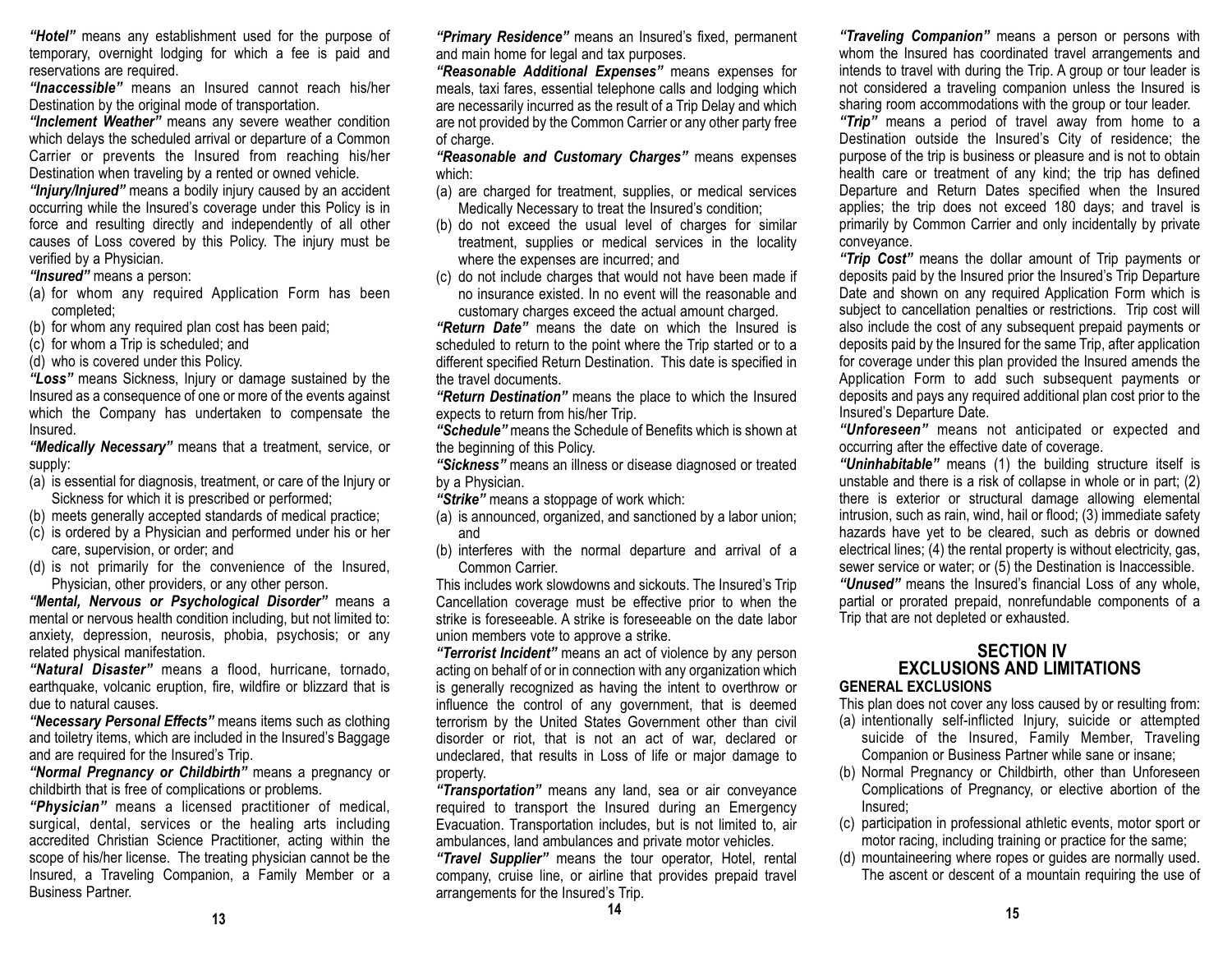specialized equipment, including but not limited to pickaxes, anchors, bolts, crampons, carabineers and lead or top-rope anchoring equipment;

- (e) war or act of war, whether declared or not, participation in a civil disorder, riot or insurrection;
- (f) operating or learning to operate any aircraft, as student, pilot or crew;
- (g) air travel on any air-supported device, other than a regularly scheduled airline or air charter company;
- (h) commission of or attempt to commit a felony by the Insured;
- (i) Mental, Nervous or Psychological Disorder;
- (j) if the Insured's tickets do not contain specific travel dates (open tickets);
- (k) being under the influence of drugs or narcotics, unless administered upon the advice of a Physician or intoxication above the legal limit;
- (l) any loss that occurs at a time when this coverage is not in effect;
- (m) traveling for the purpose of securing medical treatment;
- (n) any Trip taken outside the advice of a Physician;
- (o) PRE-EXISTING MEDICAL CONDITION EXCLUSION: The Company will not pay for any loss or expense incurred as the result of an Injury, Sickness or other condition (excluding any condition from which death ensues) of an Insured, Traveling Companion, Business Partner, or Family Member which, within the 60 day period immediately preceding and including the Insured's coverage effective date: (a) first manifested itself, worsened, became acute or had symptoms which would have prompted a reasonable person to seek diagnosis, care or treatment; (b) for which care or treatment was given or recommended by a Physician; (c) required taking prescription drugs or medicines, unless the condition for which the drugs or medicines are taken remains controlled without any change in the required prescription drugs or medicines.

### *The following exclusions also apply to Trip Cancellation and Trip Interruption:*

Unless otherwise provided by this plan benefits will not be provided for any loss resulting (in whole or in part) from:

- (a) travel arrangements canceled by an airline, cruise line or tour operator, except as provided elsewhere in the plan;
- (b) changes in plans by the Insured, a Family Member, or Traveling Companion, for any reason;
- (c) financial circumstances of the Insured, a Family Member, or a Traveling Companion;
- (d) any business or contractual obligations of the Insured, a Family Member, or Traveling Companion, for any reason;
- (e) any government regulation or prohibition;
- (f) an event which occurs prior to the Insured's coverage effective date;
- (g) failure of any tour operator, Common Carrier, person or agency to provide the bargained-for travel arrangements or to refund money due the Insured;
- (h) Financial Default.

#### *The following exclusions also apply to Baggage/Personal Effects and Baggage Delay:*

Benefits will not be provided for any Loss, or damage to, caused by, or resulting in whole or in part from:

- (a) animals, rodents, insects or vermin;
- (b) bicycles (except when checked with a Common Carrier);
- (c) motor vehicles, aircraft, boats, boat motors, ATV's and other conveyances;
- (d) artificial prosthetic devices, false teeth, any type of eyeglasses, sunglasses, contact lenses or hearing aids;
- (e) keys, notes, securities, accounts, currency, deeds, food stamps, bills, or other evidences of debt or tickets;
- (f) money, stamps, stocks and bonds, postal or money orders;
- (g) property shipped as freight, or shipped prior to the Departure Date;
- (h) contraband, illegal transportation or trade;
- (i) items seized by any government, government official or customs official;
- (j) defective materials or craftsmanship;
- (k) normal wear and tear;
- (l) deterioration.

#### *The following exclusions also apply to the Accident Sickness Medical Expense Benefit:*

Unless otherwise provided by this plan benefits will not be provided for the following:

- (a) routine physical examinations;
- (b) mental health care;
- (c) replacement of hearing aids, eye glasses, contact lenses and sunglasses;
- (d) routine dental care;
- (e) any service provided by the Insured, a Family Member or Traveling Companion;
- (f) alcohol or substance abuse or treatment for the same;
- (g) Experimental or Investigative treatment or procedures;
- (h) care or treatment which is not Medically Necessary, except for related reconstructive surgery resulting from trauma, infection or disease;
- (i) coverage for Trips less than 100 miles from the Insured's Primary Residence.

*The following exclusion also applies to the Emergency Evacuation benefit:* coverage for Trips less than 100 miles from the Insured's Primary Residence.

### *The following exclusions also apply to Accidental Death & Dismemberment:*

Benefits will not be provided for the following:

- (a) loss caused by or resulting directly or indirectly from Sickness or disease of any kind;
- (b) stroke or cerebrovascular accident or event, cardiovascular accident or event, myocardial infarction or heart attack, coronary thrombosis or aneurysm

#### **EXCESS INSURANCE LIMITATION**

The insurance provided by this Policy for all coverages except Trip Cancellation, Trip Interruption and Baggage & Personal Effects shall be in excess of all other valid and collectibleinsurance or indemnity. If at the time of the occurrence of any Loss payable under this Policy there is other valid and collectible insurance or indemnity in place, the Company shall be liable only for the excess of the amount of Loss, over the amount of such other insurance or indemnity and applicable deductible.

### **SECTION VPAYMENT OF CLAIMS**

*Claim Procedures: Notice of Claim:* The Insured must call Travel Guard as soon as reasonably possible, and be prepared to describe the Loss, the name of the company that arranged the Trip (i.e., tour operator, cruise line, or charter operator), the Trip dates, and the amount that the Insured paid. Travel Guard will fill in the claim form and forward it to the Insured for his orher review and signature. The completed form should be returned to Travel Guard, PO Box 47, Stevens Point, WI 54481 (telephone 1.866.385.4839). . All accident, health, and life claims will be administered by AIG Claims Inc., in those states where it is licensed.

*Claim Procedures: Proof of Loss:* The claim forms must besent back to Tavel Guard no more than 90 days after a covered Loss occurs or ends, or as soon after that as is reasonably possible. All claims under this Policy must be submitted to Travel Guard no later than one year after the date of Loss or insured occurrence or as soon as reasonably possible. If Travel Guard has not provided claim forms within 15 days after the notice of claim, other proofs of Loss should be sent to Travel Guard by the date claim forms would be due. The proof of Loss should include written proof of the occurrence, type and amount of Loss, the Insured's name and policy number. The Insured must return all unused, nonrefundable tickets.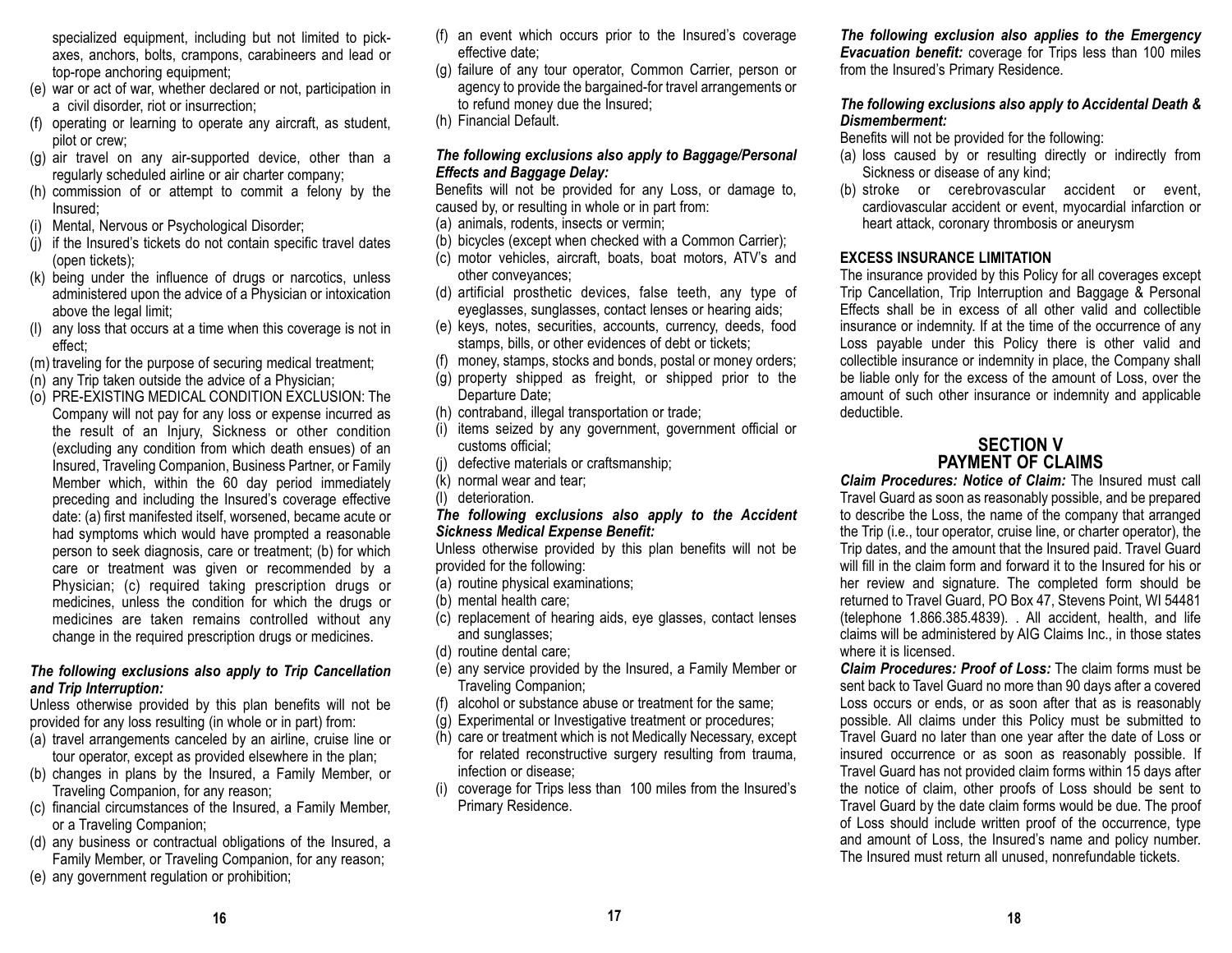*Payment of Claims: When Paid:* Claims will be paid as soon as Travel Guard receives complete proof of Loss and verification of age.

*Payment of Claims: To Whom Paid:* Benefits are payable to the Insured who applied for coverage and paid any required plan cost. Any benefits payable due to that Insured's death, will be paid to the survivors of the first surviving class of those that follow:

- (a) the beneficiary named by that Insured and on file with Travel Guard
- (b) to his/her spouse, if living. If no living spouse, then
- (c) in equal shares to his/her living children. If there are none, then
- (d) in equal shares to his/her living parents. If there are none, then
- (e) in equal shares to his/her living brothers and sisters. If there are none, then
- (f) to the Insured's estate.

If a benefit is payable to a minor or other person who is incapable of giving a valid release, the Company may pay up to \$3,000 to a relative by blood or connection by marriage who has assumed care or custody of the minor or responsibility for the incompetent person's affairs. Any payment the Company makes in good faith fully discharges the Company to the extent of that payment.

Accident Sickness Medical Expense and Emergency Evacuation benefits may be payable directly to the provider. However, the provider: (a) must comply with the statutory provision for direct payment; and (b) must not have been paid from any other sources.

**Accident Sickness Medical Expense, Emergency Evacuation & Repatriation of Remains and Accidental Death & Dismemberment Proof of Loss.** The Insured must provide Travel Guard with: (a) all medical bills and reports for medical expenses claimed; and (b) a signed patient authorization to release medical information to Travel Guard.

*Trip Cancellation and Trip Interruption Proof of Loss:* The Insured must provide Travel Guard documentation of the cancellation or interruption and proof of the expenses incurred. The Insured must provide proof of payment for the Trip such as canceled check or credit card statements, proof of refunds received, copies of applicable tour operator or Common Carrier cancellation policies, and any other information reasonably required to prove the Loss. Claims involving Loss due to Sickness, Injury, or death require signed patient (or next of kin) authorization to release medical information and an attending Physician's statement. The Insured must provide Travel Guard

with all unused air, rail, Cruise, or other tickets if he/she is claiming the value of those unused tickets.

*Trip Delay Proof of Loss.* The Insured must provide Travel Guard documentation of the delay from the airline, cruise line, etc., as to the reason for the delay and proof of the expenses incurred. The Insured must provide Travel Guard with all original receipts, copies of receipts, or a list of the expenses incurred that gives the amount paid, what the payment was for, and the date of the payment. Claims involving Loss due to Sickness, Injury or death require signed patient (or next of kin) authorization to release medical information and an attending Physician's statement.

*Baggage and Personal Effects Proof of Loss:* The Insured must: (a) report theft Losses to police or other local authorities as soon as possible; (b) take reasonable steps to protect his/her Baggage from further damage and make necessary and reasonable temporary repairs; (The Company will reimburse the Insured for those expenses. The Company will not pay for further damage if the Insured fails to protect his/her Baggage); (c) allow the Company to examine the damaged Baggage and/or the Company may require the damaged item to be sent in the event of payment; (d) send sworn proof of Loss as soon as possible from date of Loss, providing amount of Loss, date, time, and cause of Loss, and a complete list of damaged or lost items; and (e) in the event of theft or unauthorized use of the Insured's credit cards, the Insured must notify the credit card company immediately to prevent further unlawful activity.

*Baggage Delay Proof of Loss:* The Insured must provide documentation of the delay or misdirection of Baggage by the Common Carrier and receipts for the Necessary Personal Effects purchases.

### *The following provisions apply to Baggage/Personal Effects and Baggage Delay:*

**Notice of Loss.** If the Insured's property covered under this Policy is lost or damaged, the Insured must:

- (a) notify Travel Guard as soon as possible;
- (b) take immediate steps to protect, save and/or recover the covered property;
- (c) give immediate notice to the carrier or bailee who is or may be liable for the Loss or damage;
- (d) notify the police or other authority in the case of robbery or theft within 24 hours.

**Proof of Loss.** The Insured must furnish Travel Guard withproof of Loss. Proof of Loss includes police or other local authority reports or documentation from the appropriate party responsible for the Loss. It must be filed within 90 days from

the date of Loss. Failure to comply with these conditions shall not invalidate any claims under this Policy.

**Settlement of Loss.** Claims for damage and/or destruction shall be paid immediately after proof of the damage and/or destruction is presented to Travel Guard. Claims for lost property will be paid after the lapse of a reasonable time if the property has not been recovered. The Insured must present acceptable proof of Loss and the value.

**Valuation.** The Company will not pay more than the Actual Cash Value of the property at the time of Loss. At no time will payment exceed what it would cost to repair or replace the property with material of like kind and quality.

**Disagreement Over Size of Loss.** If there is a disagreement about the amount of the Loss, either the Insured or the Company can make a written demand for an appraisal. After the demand, the Insured and the Company each select their own competent appraiser. After examining the facts, each of the two appraisers will give an opinion on the amount of the Loss. If they do not agree, they will select an arbitrator. Any figure agreed to by 2 of the 3 (the appraisers and the arbitrator) will be binding. The appraiser selected by the Insured is paid by the Insured. The Company will pay the appraiser it chooses. The Insured will share with the Company the cost for the arbitrator and the appraisal process.

**Benefit to Bailee.** This insurance will in no way inure directly or indirectly to the benefit of any carrier or other bailee.

### *The following provision applies to Trip Cancellation and Interruption, Baggage Delay, Baggage/Personal Effects, Accident Sickness Medical Expense and Emergency Evacuation & Repatriation of Remains:*

**Subrogation.** To the extent the Company pays for a Loss suffered by an Insured, the Company will take over the rights and remedies the Insured had relating to the Loss. This is known as subrogation. The Insured must help the Company preserve its rights against those responsible for its Loss. This may involve signing any papers and taking any other steps the Company may reasonably require. If the Company takes over an Insured's rights, the Insured must sign an appropriate subrogation form supplied by the Company.

As a condition to receiving the applicable benefits listed above, as they pertain to this Subrogation provision, the Insured agrees, except as may be limited or prohibited by applicable law, to reimburse the Company for any such benefits paid to or on behalf of the Insured, if such benefits are recovered, in any form, from any Third Party or Coverage.

The Company will not pay or be responsible, without its written consent, for any fees or costs associated with the pursuit of a claim, cause of action or right by or on behalf of an Insured or such other person against any Third Party or Coverage.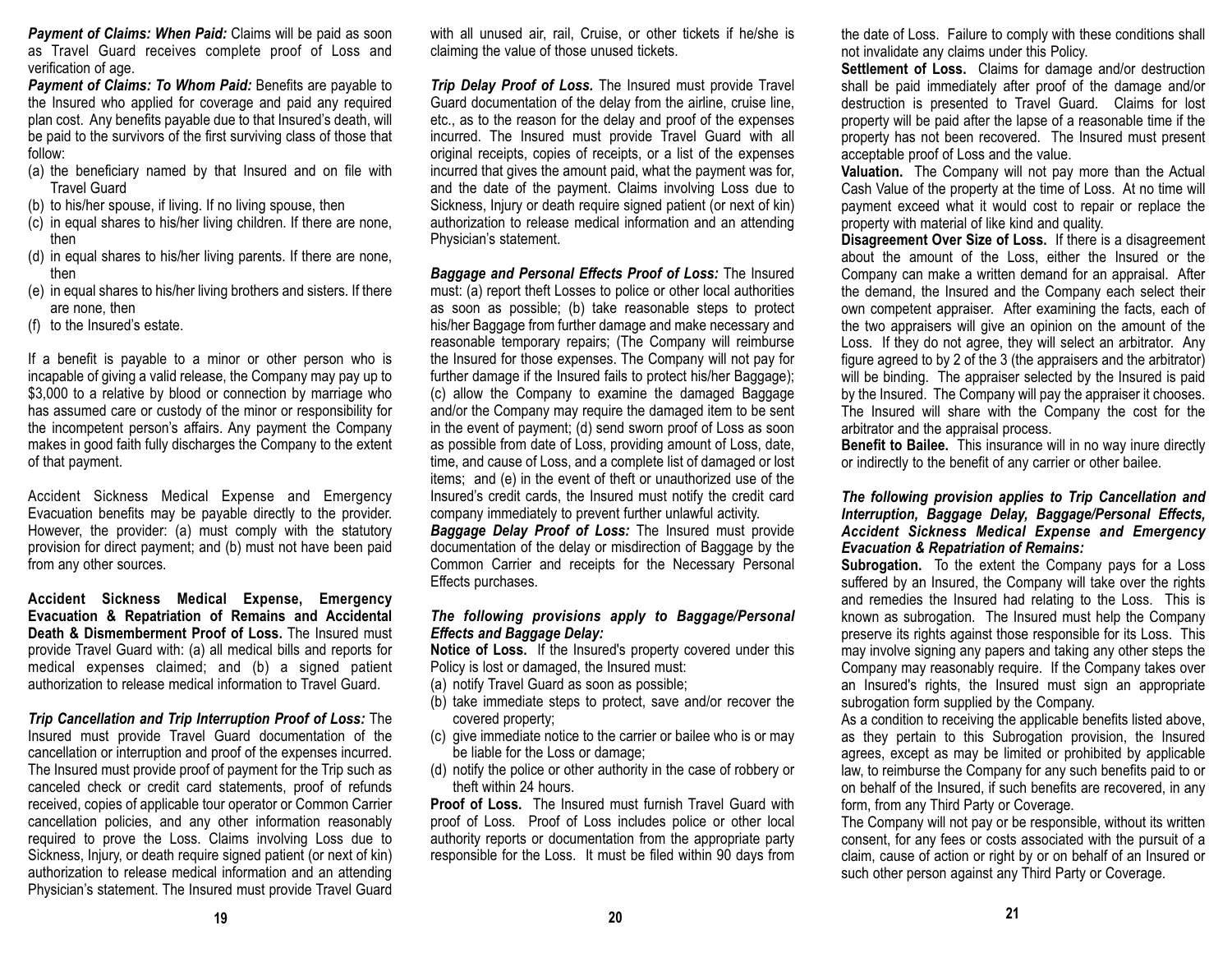**Coverage** – as used in this Subrogation section, means no fault motorist coverage, uninsured motorist coverage, underinsured motorist coverage, or any other fund or insurance policy (except coverage provided under this Policy).

**Third Party** – as used in this Subrogation section, means any person, corporation or other entity (except the Insured and the Company).

### **SECTION VIGENERAL PROVISIONS**

*Entire Contract: Changes. This Policy, Schedule of Benefits,* Declarations Page, Application Form and any attachments are the entire contract of insurance. No agent may change it in any way. Only an officer of the Company can approve a change. Any such change must be shown in this Policy or its attachments.

*Acts of Agents.* No agent or any person or entity has authority to accept service of the required proof of Loss or demand arbitration on the Company's behalf nor to alter, modify, or waive any of the provisions of this Policy.

*Company's Recovery Rights.* In the event of a payment under this Policy, the Company is entitled to all rights of recovery that the Insured, or the person to whom payment was made, has against another. The Insured must sign and deliver to the Company any legal papers relating to that recovery, do whatever is necessary to help the Company exercise those rights, and do nothing after the loss to harm the Company's rights. When an Insured has been paid benefits under this Policy but also recovers from another policy, the amount recovered from the other policy shall be held in trust for the Company by the Insured and reimbursed to the Company the extent of the Company's payment

*Physical Examination and Autopsy.* The Company at its own expense has the right and opportunity to examine the person of any Insured whose Loss is the basis of claim under this Policy when and as often as it may reasonably require during the pendency of the claim and to perform an autopsy in case of death where it is not forbidden by law.

*Beneficiary Designation and Change.* The Insured's beneficiaries are the persons designated by the Insured and on file with Travel Guard or beneficiaries as shown in the Payment of Claim: To Whom Paid provision.

An Insured over the age of majority and legally competent may change his or her beneficiary designation at any time, without the consent of the designated beneficiaries, unless an irrevocable designation has been made, by providing Travel Guard with a written request for change. When the request is received, whether the Insured is then living or not, the change of beneficiary will relate back to and take effect as of the date of execution of the written request, but without prejudice to the Company on account of any payment made by it prior to receipt of the request.

*Assignment.* An Insured may not assign any of his or her rights, privileges or benefits under this Policy.

*Misstatement of Age.* If premiums for the Insured are based on age and the Insured has misstated his or her age, there will be a fair adjustment of premiums based on his or her true age. If the benefits for which the Insured is insured are based on age and the Insured has misstated his or her age, there will be an adjustment of said benefit based on his or her true age. The Company may require satisfactory proof of age before paying any claim.

*Legal Actions.* No action at law or in equity may be brought to recover on this Policy prior to the expiration of 60 days after written proof of Loss has been furnished in accordance with the requirements of this Policy. No such action may be brought after the expiration of 3 years after the time written proof of Loss is required to be furnished.

*Arbitration.* Notwithstanding anything in this coverage to the contrary, any claim arising out of or relating to this contract, or its breach, may be settled by arbitration, if mutually acceptable administered by the American Arbitration Association in accordance with its Commercial rules except to the extent provided otherwise in this clause. Judgment upon the award rendered in such arbitration may be entered in any court having jurisdiction thereof. All fees and expenses of the arbitration shall be borne by the parties equally. However, each party will bear the expense of its own counsel, experts, witnesses, and preparation and presentation of proofs. The arbitrators are precluded from awarding punitive, treble or exemplary damages, however so denominated. If more than one Insured is involved in the same dispute arising out of the same Policy and relating to the same Loss or claim, all such Insureds will constitute and act as one party for the purposes of the arbitration. Nothing in this clause will be construed to impair the rights of the Insureds to assert several, rather than joint, claims or defenses.

*Concealment or Fraud:* The Company does not provide coverage if the Insured has intentionally concealed or misrepresented any material fact or circumstance relating to this Policy or claim.

**Payment of Premium:** Coverage is not effective unless all premium due has been paid to Travel Guard prior to a date of Loss or insured occurrence.

*Termination of this Policy:* Termination of this Policy will not affect a claim for Loss if coverage was purchased while this policy was in force.

*Transfer of Coverage:* Coverage under this Policy cannot be transferred by the Insured to anyone else.

*Controlling Law:* Any part of this Policy that conflicts with the state law where this Policy is issued is changed to meet the minimum requirements of that law.

### **STATE EXCEPTIONS**

Oregon residents, and if applicable to your Policy:

### **ACCIDENTAL DEATH & DISMEMBERMENT**

The first paragraph is amended to state: "The Loss must occur within 365 days of the date of the accident which caused Injury."

### **DEFINITIONS**

The *Domestic Partner* definition is deleted in its entirety and replaced with the following definition:

"Domestic Partnership means a civil contract described in ORS 106.300 to 106.340 entered into in person between two individuals of the same sex who are at least 18 years of age, who are otherwise capable and at least one of whom is a resident of Oregon".

The policy is amended to delete all references to "Domestic Partner" and replace it with "Domestic Partnership".

### **PAYMENT OF CLAIMS**

The **Disagreement Over Size of Loss** provision is amended to include: "Both parties must mutually agree to the process at the time of the dispute and must agree to be bound by the decision."

### **GENERAL PROVISIONS**

The **Arbitration** provision is amended as follows: Notwithstanding anything in this coverage to the contrary, any claim arising out of or relating to this contract, or its breach, may be settled by voluntary arbitration, if mutually acceptable, at the time of dispute after all internal appeals have been exhausted. Arbitration will be administered by the American Arbitration Association in accordance with its Commercial rules except to the extent provided otherwise in this clause and can be binding upon consent of the covered Insured. Judgment upon the award rendered in such arbitration may be entered in any court having jurisdiction thereof. All fees and expenses of the arbitration shall be borne by the parties equally. However, each party will bear the expense of its own counsel, experts, witnesses, and preparation and presentation of proofs. The arbitrators are precluded from awarding punitive, treble or